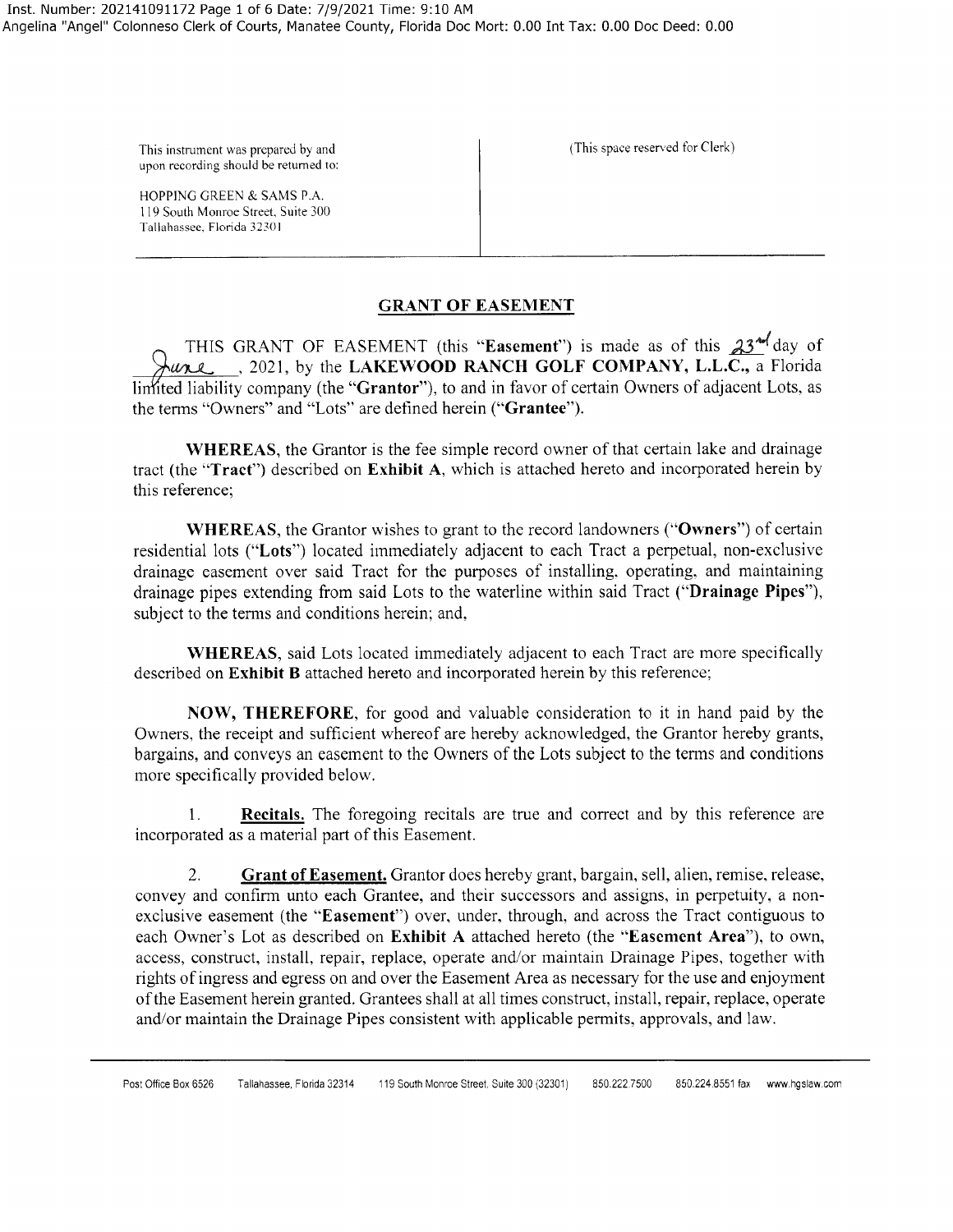3. **Responsibility for Drainage Pipes.** Grantee shall remain fully responsible for, and shall assume all costs and obligations associated with, the ownership, construction, installation, repair, replacement, operation and/or maintenance of any Drainage Pipes that Grantees choose to install within the Easement Area.

4. **Non-Interference.** Grantee shall not unreasonably interfere with the right of ingress or egress of Grantor, its successors and assigns, or any other party requiring access to the Easement Area or to any property abutting the Easement Area.

5. **Indemnification.** Each Grantee shall indemnify and hold Grantor harmless, as well as all of Grantor's supervisors, staff, agents, and representatives, from and against any claims, losses, or liabilities arising out of or related to that Grantee's ownership, construction, installation, repair, replacement, operation and/or maintenance of any Drainage Pipes that such Grantee chooses to install within the Easement Area.

6. **Damage.** In the event that a Grantee, or its employees, agents, assignees, or contractors cause damage to the Easement Area or any of the improvements located within the Easement Area, or cause damage to Grantor's other property or any improvements located thereon, in the exercise ofthe easement rights granted herein, that Grantee shall, at its sole cost and expense, commence and diligently pursue the restoration of the same and the improvements so damaged to as nearly as practical to the original condition and grade within thirty (30) days after receiving written notice of the occurrence of any such damage. Further, a Grantee shall allow no lien to attach to the Easement Area or any improvements located on said property or Grantor's other property arising out of work performed by, for, or on behalf of such Grantee. Such Grantee shall pay or transfer to other security all such liens, claims or demands before any action is brought to enforce the same against the Easement Area or Grantor.

7. **Binding Effect.** This Easement and all of the provisions of this Easement shall inure to the benefit of and be binding upon the parties set forth herein and their respective successors and permitted assigns, and the agents, employees, invitees, tenants, subtenants, licensees, lessees, mortgagees in possession and independent contractors thereof, as a covenant running with and binding upon the Easement Area.

# *[SIGNATURES BEGIN ON THE FOLLOWING PAGE/*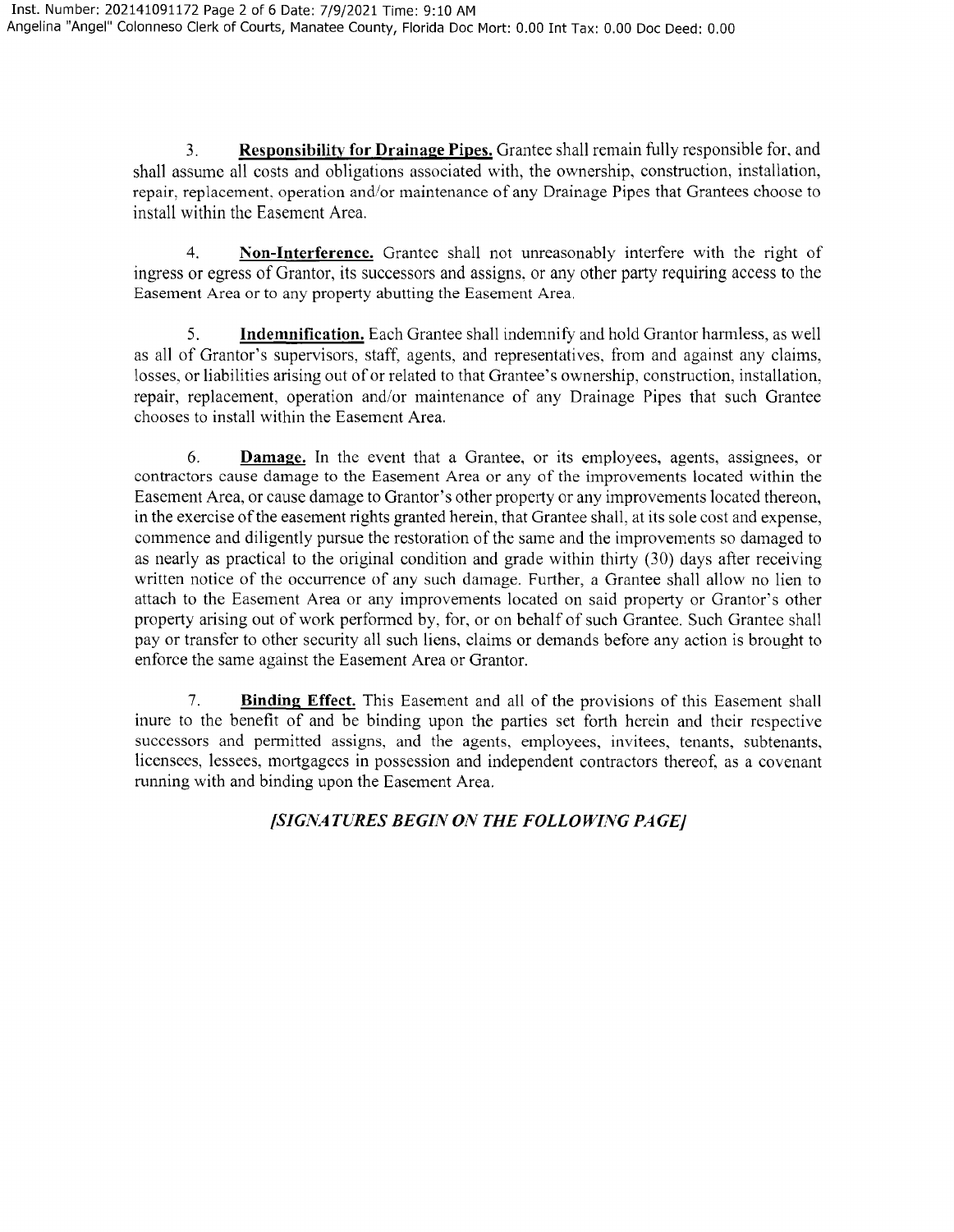IN WITNESS WHEREOF, Grantor has caused this Easement to be executed on the day and year first above written.

 $By: 174$ Name: **Tamara Harris** By:

### **WITNESSES: LAKEWOOD RANCH GOLF COMPANY,**

**L.L.C.,** a Florida limited liability company

By: SMR Recreation Properties, LLC, a E.L.C., a Florida limited liability company<br>By: SMR Recreation Properties, LLC, a<br>Florida limited liability company, its sole **Susan Chaney-Prancevic member Name:** 

> By: Schroeder-Manatee Ranch, Inc., a Delaware corporation, its sole member

Name: ANTHONY J. CHIOFALO

Title:  $V$ *i*CE PRESIDENT

### **STATE OF FLORIDA COUNTY OF MANATEE**

The foregoing instrument was acknowledged before me by means of  $\mathbb Z$  physical presence or  $\Box$ online notarization, this  $33^{14}$  day of  $JUNE$ , 2021, by  $AMTHCNYJ$ .  $CHICFALO$  as *VICE PRESIDENT* of the Schroeder-Manatee Ranch, Inc., a Delaware corporation, as sole member of SMR Recreation Properties, LLC, a Florida limited liability company, as sole member of Lakewood Ranch Golf Company, L.L.C., a Florida limited liability company, on behalfofsaid entity, who appeared before me this day in person, and who is either personally known to me, or produced as identification.



Natulee Q Han

 $_{\text{Name:}}$  **Kathleen J. Horn** 

(Name of Notary Public, Printed, Stamped or Typed as Commissioned)

**Note to Examiner: This instrument evidences a conveyance of an interest in unencumbered real estate as a gift and is exempt from Florida documentary stamp tax pursuant to Rule 128-4.014(2)(a), Florida Administrative Code.**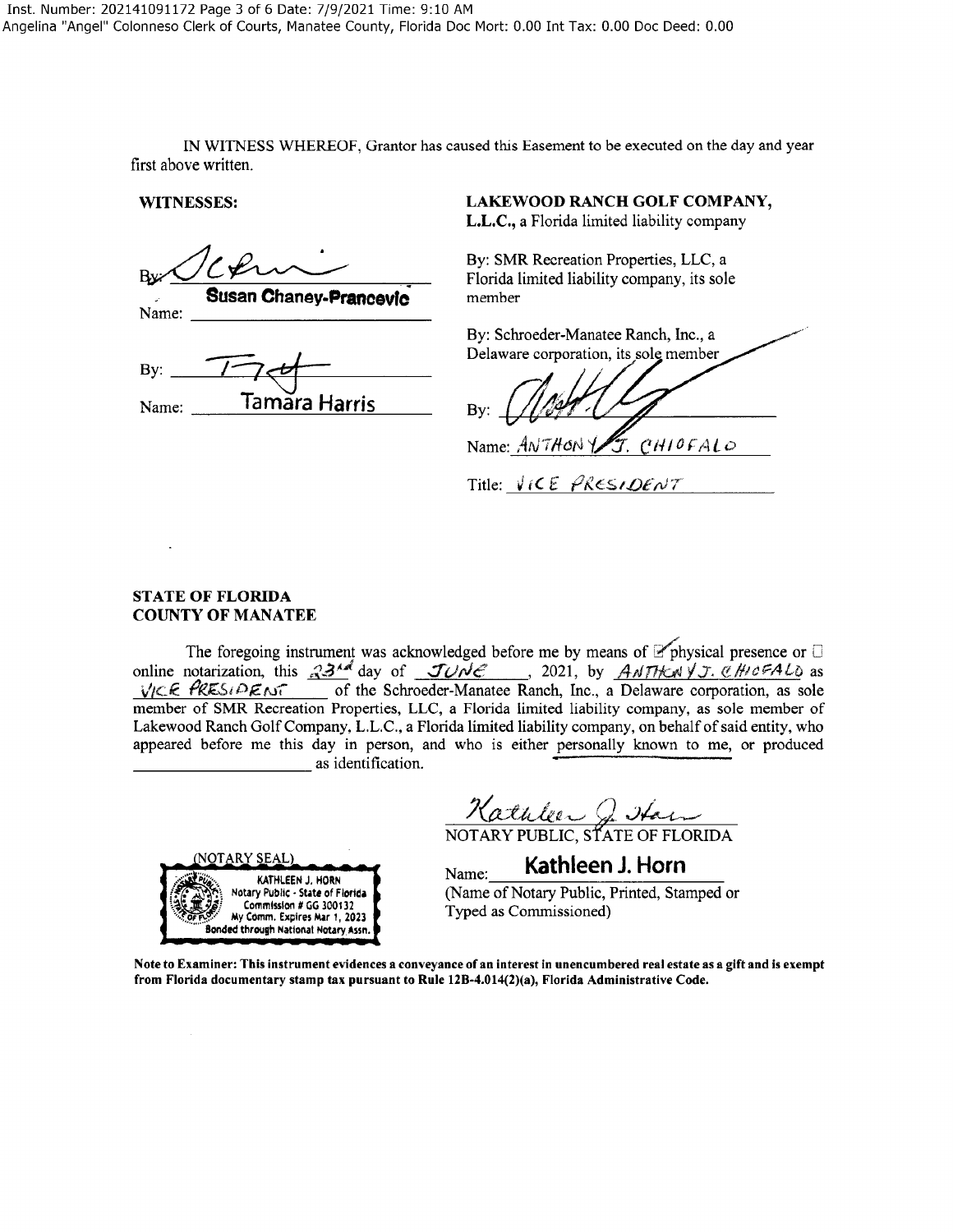#### **Joinder of Mortgagee**

The Northern Trust Company, an Illinois banking corporation, mortgagee under that certain Consolidated, Amended and Restated Mortgage and Security Agreement dated February 16, 2012 and recorded in Official Records Book 2409, Page 3412, as modified by that certain Modification of Promissory Note, Mortgage and Loan Documents and Spreader Agreement dated as of August 16, 2013 and recorded in Official Records Book 2489, Page 3499, and by that certain Modification of Promissory Note, Mortgage and Loan Documents and Spreader Agreement dated December 17, 2014 and recorded in Official Records Book 2556, Page 4158, and by that certain Modification ofPromissory Note, Mortgage and Loan Documents and Receipt for Future Advance dated August 9, 2018 and recorded in Official Records Book 2742, Page 5649, all of the public records of Manatee County, Florida (collectively, the "Mortgage"), which Mortgage encumbers the property described in Exhibit A of the foregoing Grant of Easement, hereby joins in said document solely for the limited purpose of evidencing its consent to the execution of said document by the mortgagor, Lakewood Ranch Golf Company, L.L.C., and subordinating the lien of its Mortgage to the easement.

Print Name  $\mathbf{w}_l$ ۵ά

STATE OF FLORIDA COUNTY OF *Mang*te

WITNESSES: The Northern Trust Company, an Illinois banking corporation

By: Name: Vice Presid Title:

The foregoing instrument was acknowledged before me by means of  $\mathbb{Z}$  physical presence or  $\Box$  online notarization, this  $\frac{\partial}{\partial \alpha}$  day of  $\frac{\partial \nu}{\partial \beta}$ , 2021, by  $\frac{\partial \nu}{\partial \beta}$   $\frac{\partial \nu}{\partial \beta}$   $\frac{\partial \nu}{\partial \beta}$  as as of said entity, who appeared before me this day in person, and who is either personally known **to** m~ or produced \_\_\_\_\_\_\_\_\_ as identification.

PUBLIC, STATE OF FLORIDA

(NOTARY SEAL)

Name: **(,t9J** *llk....,* **.M, , P,,~" cP,** 

(Name of Notary Public, Printed, Stamped or Typed as Commissioned)

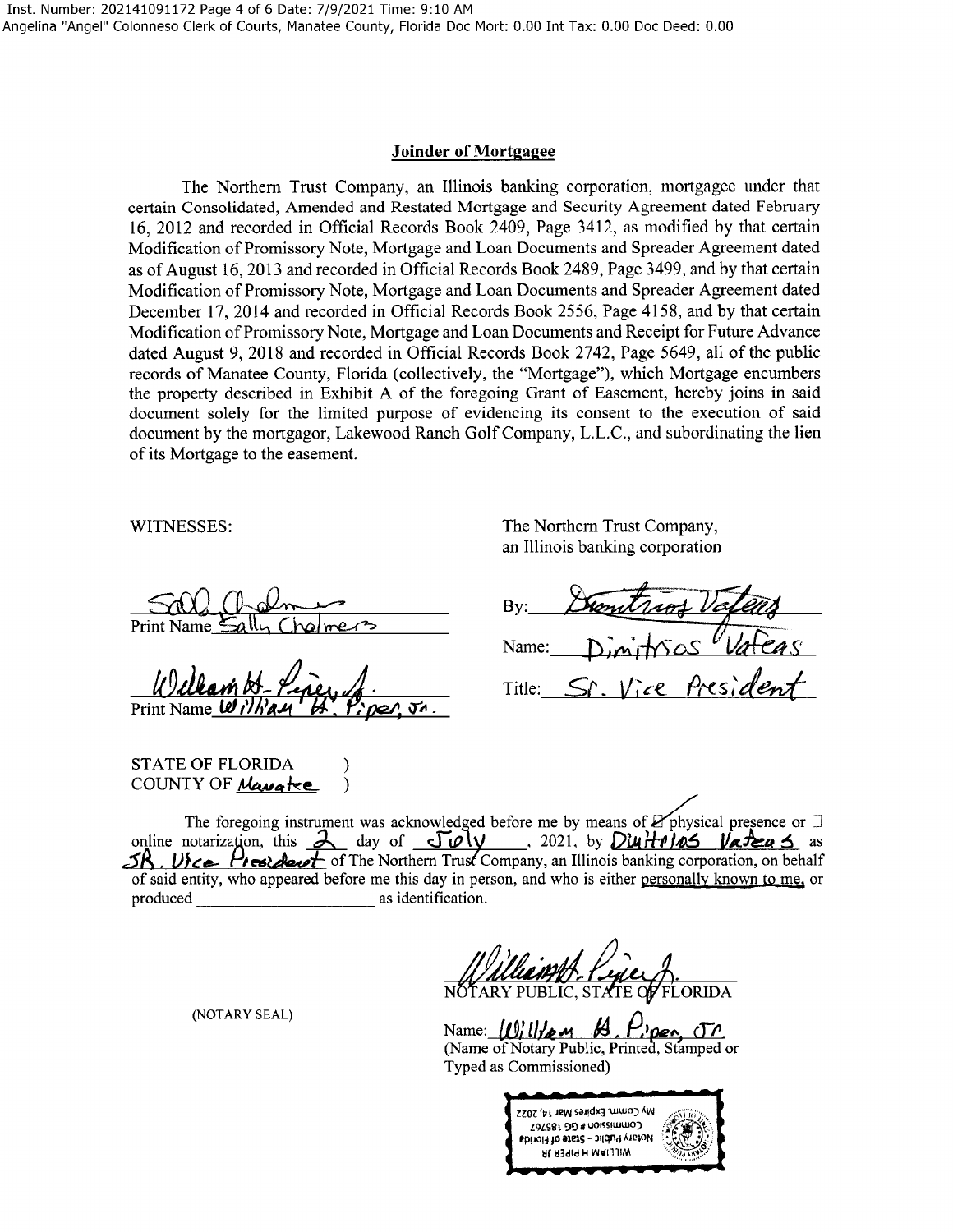### EXHIBIT A

## LEGAL DESCRIPTION OF THE LAKE AND DRAINAGE TRACTS

Tract 505D, COUNTRY CLUB EAST AT LAKEWOOD RANCH, Subphase QQ, Unit 2 aka Secret Harbor, a Subdivision, as per the Plat thereof recorded in Plat Book 54, Pages 59 through 64, of the Public Records of Manatee County, Florida.

Tract 505D, COUNTRY CLUB EAST AT LAKEWOOD RANCH, Subphase RR, aka Haddington, a Subdivision, as per the Plat thereof recorded in Plat Book 55, Pages 60 through 66, of the Public Records of Manatee County, Florida.